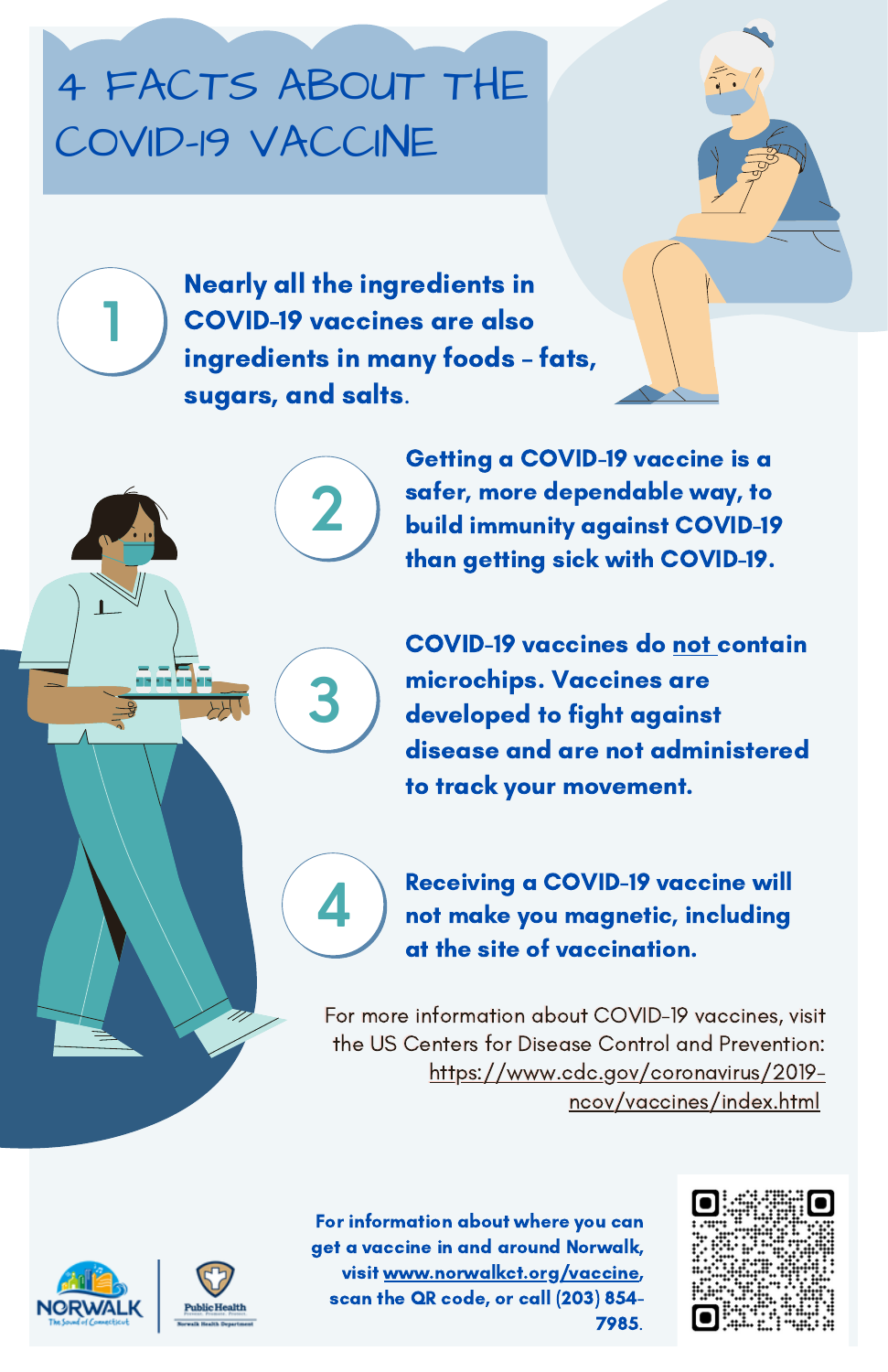## 4 DATOS SOBRE LA VACUNA CONTRA EL COVID-19

**1** ingredientes en muchos Casi todos los ingredientes de las vacunas COVID-19 también son alimentos: grasas, azúcares y sales.

**3**

**4**

2 de desarrollar inmunidad contra el Vacunarse contra el COVID-19 es una forma más segura y confiable COVID-19 que enfermarse con el COVID-19.

> Las vacunas contra la COVID-19 no contienen microchips. Las vacunas se desarrollan para luchar contra las enfermedades y no se administran para rastrear su movimiento.

> Recibir la vacuna COVID-19 no lo hará magnético, incluso en el lugar donde se vacunó.

Para obtener más información sobre las vacunas contra el COVID-19, visite los Centros para el Control y la Prevención de Enfermedades de EE. UU.: https://www.cdc.gov/coronavirus/2019 ncov/vaccines/index.html





Para obtener información sobre dónde puede obtener una vacuna en Norwalk y sus alrededores, visite [www.norwalkct.org/vaccine](http://www.norwalkct.org/vaccine), escanee el código QR o llame al (203) 854-7985.